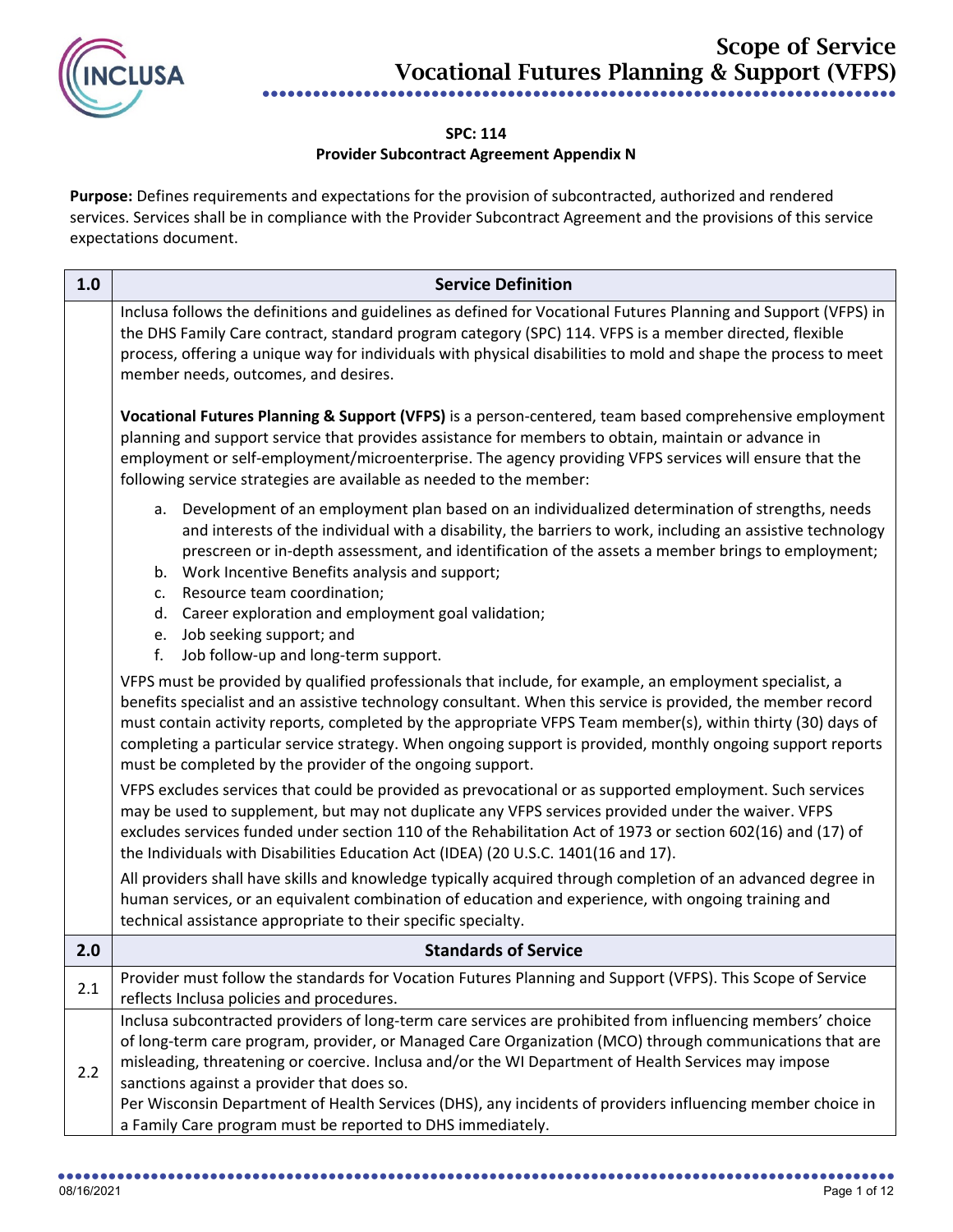|     | Service must be provided in a manner which honors member's rights such as consideration for member                                                                                                                                                                                                                                                                                                                                                                                                                                                                                                                                                                                                                                                                                                                                                                                                                                                                                                                                                                                                                                                                                                                                                                                                                                                                                                       |
|-----|----------------------------------------------------------------------------------------------------------------------------------------------------------------------------------------------------------------------------------------------------------------------------------------------------------------------------------------------------------------------------------------------------------------------------------------------------------------------------------------------------------------------------------------------------------------------------------------------------------------------------------------------------------------------------------------------------------------------------------------------------------------------------------------------------------------------------------------------------------------------------------------------------------------------------------------------------------------------------------------------------------------------------------------------------------------------------------------------------------------------------------------------------------------------------------------------------------------------------------------------------------------------------------------------------------------------------------------------------------------------------------------------------------|
| 2.3 | preferences (scheduling, choice of provider, direction of work), and consideration for common courtesies                                                                                                                                                                                                                                                                                                                                                                                                                                                                                                                                                                                                                                                                                                                                                                                                                                                                                                                                                                                                                                                                                                                                                                                                                                                                                                 |
|     | such as timeliness and reliability.                                                                                                                                                                                                                                                                                                                                                                                                                                                                                                                                                                                                                                                                                                                                                                                                                                                                                                                                                                                                                                                                                                                                                                                                                                                                                                                                                                      |
| 3.0 | <b>Service Description</b>                                                                                                                                                                                                                                                                                                                                                                                                                                                                                                                                                                                                                                                                                                                                                                                                                                                                                                                                                                                                                                                                                                                                                                                                                                                                                                                                                                               |
| 3.1 | SPC 114 - Vocational Futures Planning & Support (VFPS):<br>VFPS is a multi-phase, long-term program. Services within the program require staff with expertise in                                                                                                                                                                                                                                                                                                                                                                                                                                                                                                                                                                                                                                                                                                                                                                                                                                                                                                                                                                                                                                                                                                                                                                                                                                         |
|     | employment and the benefits, entitlements, subsidies and services available to the member that employment<br>could affect. The provider agency will also require expertise in assistive technology/adaptive equipment as it<br>relates to supporting successful employment for members.                                                                                                                                                                                                                                                                                                                                                                                                                                                                                                                                                                                                                                                                                                                                                                                                                                                                                                                                                                                                                                                                                                                  |
|     | The process is based on the premise that members with disabilities do not lack the aptitude or motivation to<br>pursue their employment goals. Rather, it's the presence of multiple barriers and the lack of opportunity that<br>prevents people with significant disabilities from going to work. In the VFPS process, members are<br>encouraged to examine not only the barriers directly related to their vocational goal, but to think holistically.                                                                                                                                                                                                                                                                                                                                                                                                                                                                                                                                                                                                                                                                                                                                                                                                                                                                                                                                                |
|     | The individual who uses the VFPS to achieve their employment goal is expected to take an active role. They<br>must form a partnership with the service providers, advocates, mentors, or other individuals that make up<br>their team. The individual member makes all decisions regarding the vocational plan with input and guidance                                                                                                                                                                                                                                                                                                                                                                                                                                                                                                                                                                                                                                                                                                                                                                                                                                                                                                                                                                                                                                                                   |
|     | from their team.                                                                                                                                                                                                                                                                                                                                                                                                                                                                                                                                                                                                                                                                                                                                                                                                                                                                                                                                                                                                                                                                                                                                                                                                                                                                                                                                                                                         |
|     | <b>Resource Team Definition</b>                                                                                                                                                                                                                                                                                                                                                                                                                                                                                                                                                                                                                                                                                                                                                                                                                                                                                                                                                                                                                                                                                                                                                                                                                                                                                                                                                                          |
| 3.2 | The Resource Team is a gathering of individuals that support the member's employment goal as well as<br>resource people that can address specific barriers to employment. The agency providing Vocational Futures<br>Planning and Support should offer the member the option of using a Resource Team, coordinated by the<br>agency. The Resource Team composition will not only depend on the needs and desires of the member, but<br>also on the barriers identified by the member and the resources, services, and people identified to address<br>those barriers. In addition to the Employment Specialist, the team may consist of a Benefits Specialist, an<br>Assistive Technology Consultant and the member's Inclusa team. The agency will ensure that all team<br>members are qualified to provide the services and supports they agree to provide. The Resource Team<br>meetings are coordinated by the Employment Specialist who will make sure that any activity reports prepared<br>by an individual team member are copied and shared with the other members of the team as well as monthly<br>ongoing support reports from the VFPS team. The Resource Team typically meets every 4-6 weeks during the<br>exploration/goal validation phase and the guided job search phase.<br>Activity reports must be completed by the appropriate VFPS team member(s) within 14 calendar days of the |
|     | completion of each of the six required activities.                                                                                                                                                                                                                                                                                                                                                                                                                                                                                                                                                                                                                                                                                                                                                                                                                                                                                                                                                                                                                                                                                                                                                                                                                                                                                                                                                       |
|     | <b>Barriers and Assets Identification - Required Activity</b>                                                                                                                                                                                                                                                                                                                                                                                                                                                                                                                                                                                                                                                                                                                                                                                                                                                                                                                                                                                                                                                                                                                                                                                                                                                                                                                                            |
| 3.3 | This service is typically completed by the Employment Specialist (ES), and is a series of conversations with the<br>individual to identify what he/she perceives is getting in the way of employment, as well as the specific assets,<br>skills and strengths he or she brings to a job.<br>Barriers may include health issues, transportation, attendant care, work skills, education and benefits<br>concerns.                                                                                                                                                                                                                                                                                                                                                                                                                                                                                                                                                                                                                                                                                                                                                                                                                                                                                                                                                                                         |
|     | During this phase the ES should explain the VFPS process and encourage the member to talk about their<br>dream/ideal job, regardless of current/perceived barriers. Activities that include member participation should<br>occur in settings of the member's choosing.                                                                                                                                                                                                                                                                                                                                                                                                                                                                                                                                                                                                                                                                                                                                                                                                                                                                                                                                                                                                                                                                                                                                   |
|     | Development of an employment plan based on an individualized determination of strengths, needs<br>а.<br>and interests of the individual with a disability, the barriers to work, including an assistive technology<br>prescreen or in-depth assessment, and identification of the assets a member brings to employment;                                                                                                                                                                                                                                                                                                                                                                                                                                                                                                                                                                                                                                                                                                                                                                                                                                                                                                                                                                                                                                                                                  |
|     | Can Include: Discovery Service                                                                                                                                                                                                                                                                                                                                                                                                                                                                                                                                                                                                                                                                                                                                                                                                                                                                                                                                                                                                                                                                                                                                                                                                                                                                                                                                                                           |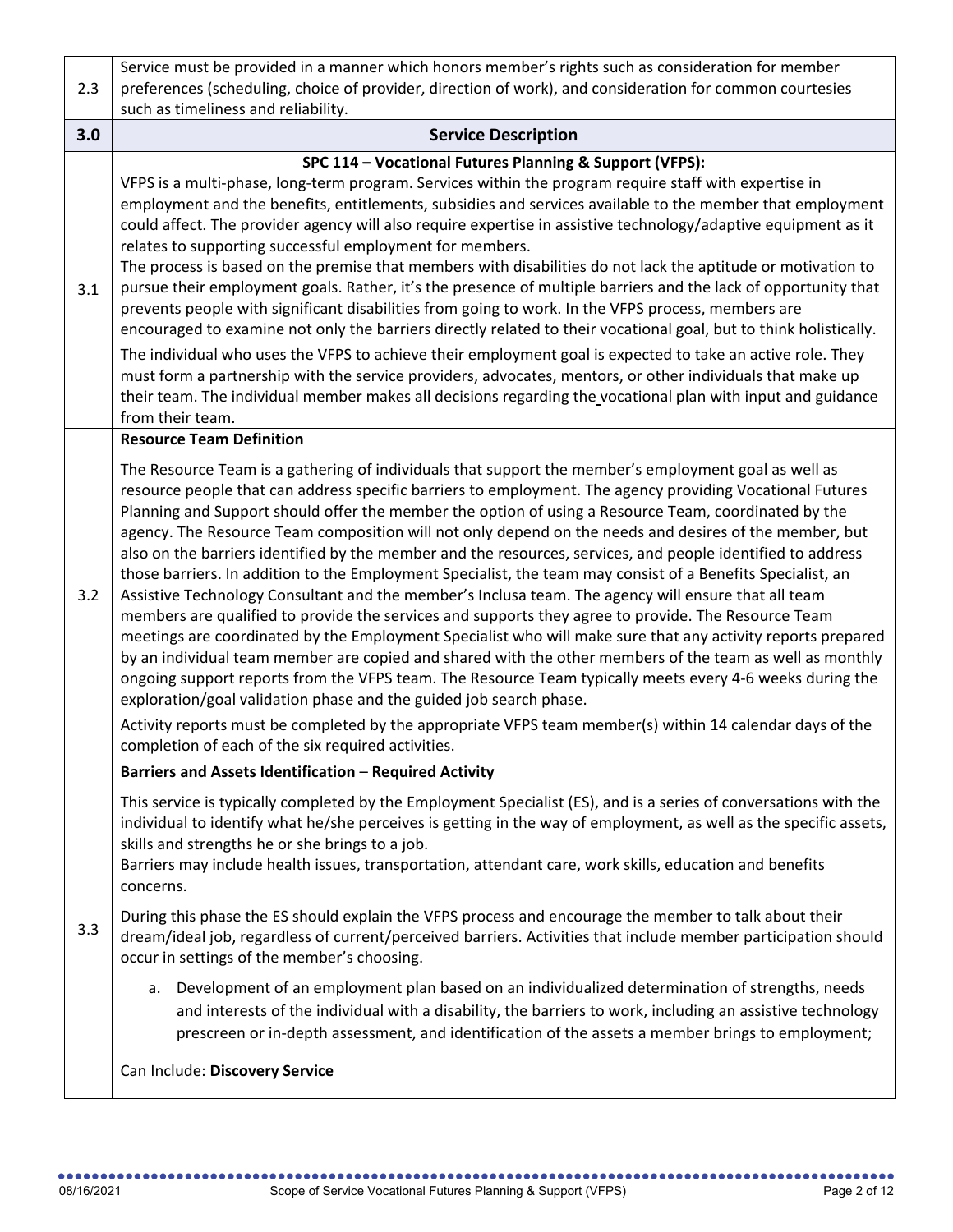|     | <b>Discovery Service</b>                                                                                                                                                                                                                                                                                                                                                                                                                                            |
|-----|---------------------------------------------------------------------------------------------------------------------------------------------------------------------------------------------------------------------------------------------------------------------------------------------------------------------------------------------------------------------------------------------------------------------------------------------------------------------|
|     | Note: This service cannot be authorized through Inclusa if the member is otherwise able to access this service<br>(or a similar service) through DVR and a self-referral to DVR is appropriate next step for the member.                                                                                                                                                                                                                                            |
| 3.4 | Referral to Use: Vocational Futures Planning and Support<br>$\bullet$<br>Service to Request: Barriers and Assets Identification (specifically note: Discovery Service)<br>$\bullet$<br>Authorization Code: T2038HJ<br>$\bullet$<br>Outcome Payment (upon submission of accepted Discovery Profile report): \$950.00<br>$\bullet$                                                                                                                                    |
|     | The information developed through Discovery allows for activities of typical life to be translated into<br>possibilities for employment. Discovery seeks to answer a fundamental question, "Who is this person?" in a<br>descriptive, non-evaluative manner. The focus of the observations and interactions in Discovery seeks to<br>understand and answer three key questions that guide subsequent efforts to obtain customized employment<br>for the individual: |
|     | The person's strongest transferable skills and tasks of likely value to an employer(s)<br>1.<br>The person's strongest interests that connect with employment<br>2.<br>The person's essential conditions for employment success that the job seeker needs to have.<br>3.                                                                                                                                                                                            |
|     | Providers will complete and submit a completed Discovery Profile.                                                                                                                                                                                                                                                                                                                                                                                                   |
|     | Duration of time to complete Discovery Service and submit Discovery Profile: 60 days (Extension only if<br>necessary for reasons beyond control of provider and approved by member's IDT.)                                                                                                                                                                                                                                                                          |
|     | <b>Discovery Service: Discovery Profile</b>                                                                                                                                                                                                                                                                                                                                                                                                                         |
| 3.5 | The Discovery profile report captures all of the learning from the Discovery service and consists of three<br>sections that offer the member, legal decision maker (if applicable), natural supports, Inclusa, DVR and<br>employment service providers the information to move ahead with customized job development or<br>development of a customized self-employment opportunity.                                                                                 |
|     | Part I of the profile, the Intake Interview Summary, is developed during the meeting held prior to the<br>initiation of Discovery. This form summarizes the individual's life with factual information necessary<br>to accomplish the Discovery interactions.                                                                                                                                                                                                       |
|     | Part II, the Profile of Discovery, provides the descriptive basis of the profile. A broad range of life<br>domains are described starting with the family and home and proceeding through education,<br>employment, life activities and skill performance.                                                                                                                                                                                                          |
|     | Part III, the Plan Preparation Summary, allows the facilitator to begin to summarize and to translate<br>the information from Parts I and II into a document that provides the preparation necessary for a<br>quality customized plan. These documents utilize a narrative format that may be augmented by digital<br>photos.                                                                                                                                       |
|     | Discovery Service: Essential Steps in Completing Discovery Service and Estimated Time Needed for Each<br><b>Step Including Writing of Discovery Profile</b>                                                                                                                                                                                                                                                                                                         |
| 3.6 | Procedural note: While gathering information during Discovery, capture the person's skills, contributions, and<br>performance of tasks through written observational/interview notes and digital pictures. This will help you<br>write the Individual Discovery Profile information and develop the Representational Portfolio.                                                                                                                                     |
|     | <b>Total Time Expected: 24 Hours</b>                                                                                                                                                                                                                                                                                                                                                                                                                                |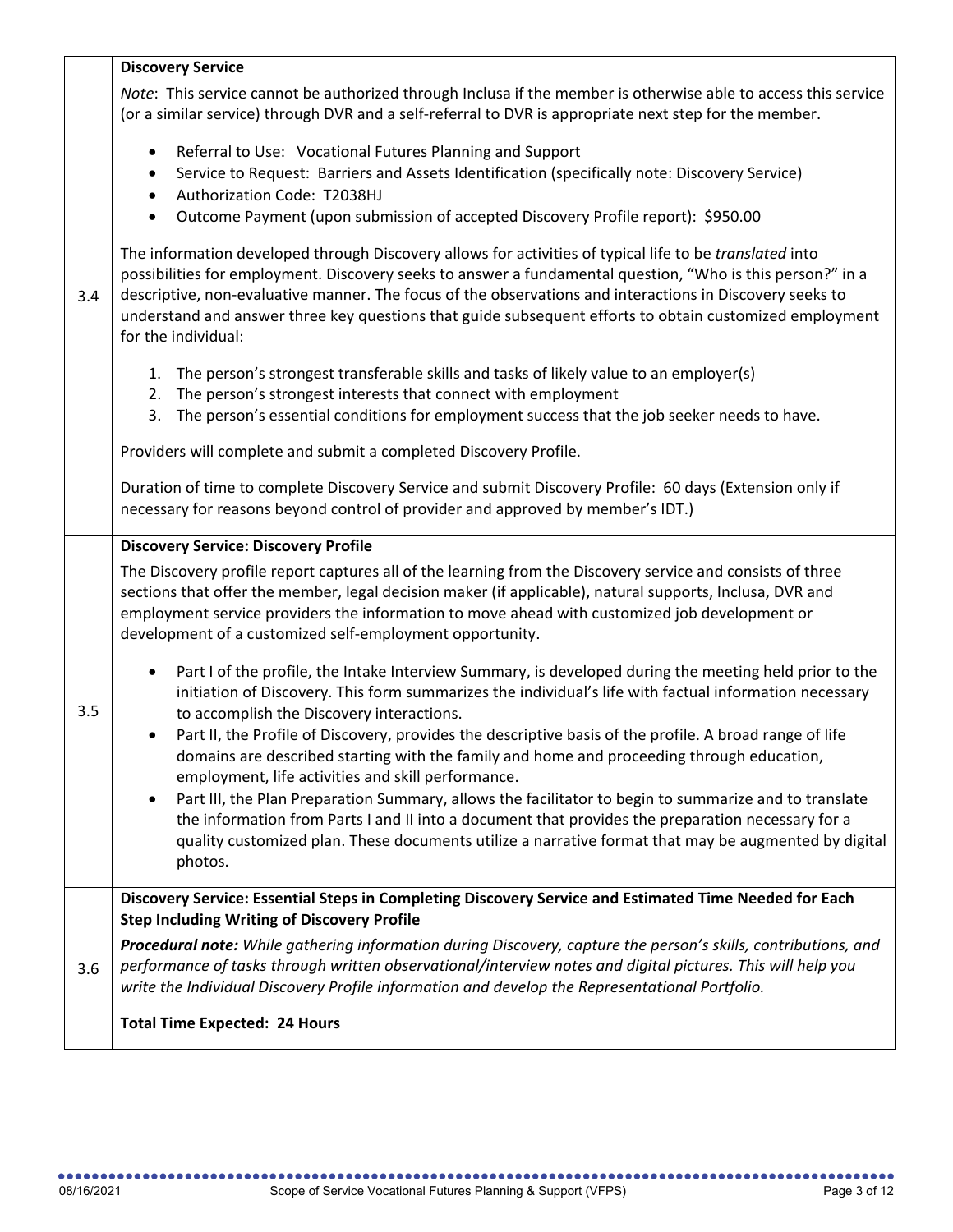| <b>Step</b><br># | <b>Task Description</b>                                                                                                                                                                                                                                                                                                                                                                                                                                                                                                                            | <b>Estimated</b><br><b>Time to</b><br>Complete |
|------------------|----------------------------------------------------------------------------------------------------------------------------------------------------------------------------------------------------------------------------------------------------------------------------------------------------------------------------------------------------------------------------------------------------------------------------------------------------------------------------------------------------------------------------------------------------|------------------------------------------------|
| $\mathbf{1}$     | Schedule initial meeting with job seeker and family at the job seeker's home (or<br>alternate location only if family or job seeker is not comfortable inviting you to<br>their home).                                                                                                                                                                                                                                                                                                                                                             | 15 minutes                                     |
|                  | <b>Initial Meeting</b>                                                                                                                                                                                                                                                                                                                                                                                                                                                                                                                             |                                                |
| $\overline{2}$   | Explain Customized Employment, Discovery process, and Individual Discovery<br>Profile to job seeker and family. Explain importance of taking pictures as part of<br>Discovery and for use in development of Representational Portfolio. Confirm<br>this is ok with job seeker and family.                                                                                                                                                                                                                                                          |                                                |
| 3                | Confirm job seeker and family interest in having Discovery completed. Determine<br>the type of initial outcome the job seeker and family desires: school-based work<br>experience or summer work experience; a paid work experience (not school<br>based); or a job to be held long-term. Do not talk about specific job goals at this<br>point.                                                                                                                                                                                                   | 2 hours                                        |
| 4                | Have a conversation that allows for collection of information necessary to<br>complete Discovery Profile Part I.                                                                                                                                                                                                                                                                                                                                                                                                                                   |                                                |
| 5                | Social Security information (determining if eligible for a PASS)<br>Ask if the individual receives SSI or SSDI<br>Ask about concerns, issues, questions about SSA benefits<br>Ask if family would like you to help them schedule a benefits analysis                                                                                                                                                                                                                                                                                               |                                                |
| 6                | Before leaving, schedule second meeting with job seeker and family at the job<br>seeker's home.                                                                                                                                                                                                                                                                                                                                                                                                                                                    |                                                |
|                  | Immediately Before or After Initial Meeting at Job Seeker's Home                                                                                                                                                                                                                                                                                                                                                                                                                                                                                   |                                                |
| $\overline{7}$   | Tour immediate neighborhood and observe surroundings, describe type of<br>neighborhood, judge safety, note transportation resources, note services near the<br>home, etc. Also, make a list of businesses near the individual's home.                                                                                                                                                                                                                                                                                                              | 30 minutes                                     |
|                  | After Initial Meeting and Prior to Second Meeting                                                                                                                                                                                                                                                                                                                                                                                                                                                                                                  |                                                |
| 8                | Write up Discovery Profile Part I.                                                                                                                                                                                                                                                                                                                                                                                                                                                                                                                 | 45 minutes                                     |
|                  | <b>Second Meeting</b>                                                                                                                                                                                                                                                                                                                                                                                                                                                                                                                              |                                                |
| 9                | Meet with job seeker and family for 1 % to 2 hours in their home:<br>interview the job seeker and family about their routines<br>ask about the job seeker's formal responsibilities and chores at home<br>inquire about community activities and how the job seeker is helpful to<br>others<br>if the job seeker is willing, have him/her show you their bedroom<br>have the job seeker demonstrate how they do chores and other things<br>they do while at home<br>observe interactions, living context, indications of interests, current skills |                                                |
| 10               | Ask for names of individuals, both personal and professionals who the job<br>seeker/family feels know the job seeker the best. Get the job seeker's permission<br>to interview these individuals to learn more about the job seeker's interests,<br>strengths, performance in various activities, support strategies that work well, etc.<br>Get contact information for each of these people before leaving the meeting.                                                                                                                          | 2 hours                                        |
| 11               | Ask the job seeker and family to determine the context/activity outside the home<br>in which the individual is the most familiar and most competent. Arrange to<br>accompany the individual as he/she participates in this activity to determine skills,<br>relationships, supports, etc.                                                                                                                                                                                                                                                          |                                                |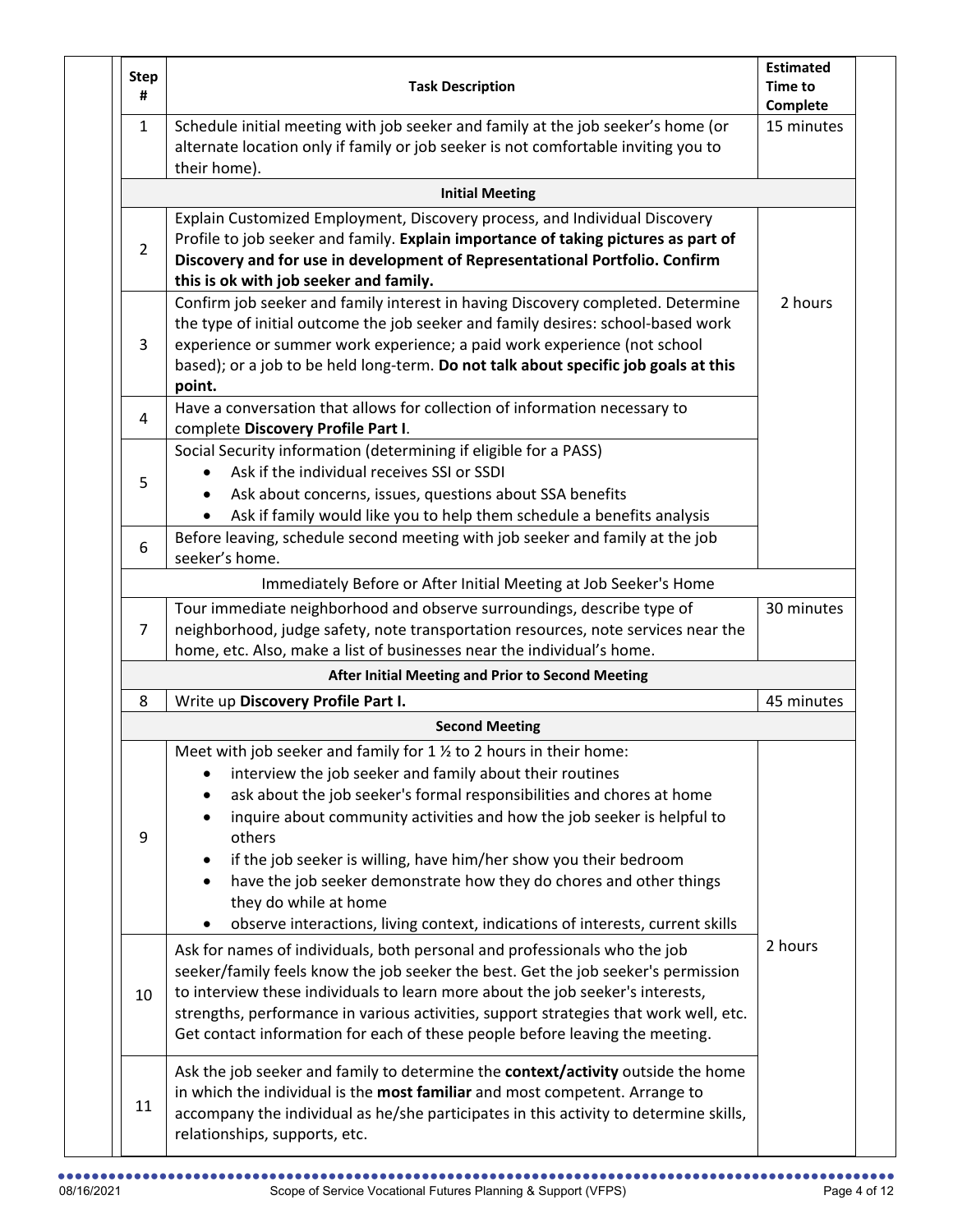|     |          | <b>After Second Meeting</b>                                                                                                                                                                                                                                                                                                                                                                                                                                                                                                                                                                                                                                                                                                                                                                            |           |  |
|-----|----------|--------------------------------------------------------------------------------------------------------------------------------------------------------------------------------------------------------------------------------------------------------------------------------------------------------------------------------------------------------------------------------------------------------------------------------------------------------------------------------------------------------------------------------------------------------------------------------------------------------------------------------------------------------------------------------------------------------------------------------------------------------------------------------------------------------|-----------|--|
|     | 12       | Interview the key people identified in Step 10 (e.g., relatives, teachers, support<br>staff, friends, neighbors, etc.) to obtain more information about the job seeker's<br>interests, support needs, successful support strategies, and performance in<br>various activities, as well as to identify community/business connections these<br>individuals have.                                                                                                                                                                                                                                                                                                                                                                                                                                        | 2 hours   |  |
|     | 13       | From the information gathered at the second meeting, identify several typical<br>activities that the job seeker participates in successfully (work, a favorite<br>community activity, church, a familiar store, etc.) and arrange to participate with<br>the job seeker as they engage in these activities to observe their performance,<br>interests, connections and other important perspectives.                                                                                                                                                                                                                                                                                                                                                                                                   | 4 hours   |  |
|     | 14       | From the information gathered in Step 11, accompany the individual as he/she<br>participates in this activity to determine skills, relationships, supports, etc.                                                                                                                                                                                                                                                                                                                                                                                                                                                                                                                                                                                                                                       | 1.5 hours |  |
|     | 15       | Based on the job seeker's interests, determine an <i>unfamiliar activity</i> that the job<br>seeker hasn't tried before or a place the job seeker hasn't gone before and<br>participate in this activity with the job seeker. Observe to obtain more<br>information about support needs, reactions, attention to natural cues, etc. when<br>the job seeker is in an unfamiliar or new situation.                                                                                                                                                                                                                                                                                                                                                                                                       | 1.5 hours |  |
|     |          | <b>Discovery Profile Completion</b>                                                                                                                                                                                                                                                                                                                                                                                                                                                                                                                                                                                                                                                                                                                                                                    |           |  |
|     | 16       | Return to job seeker's home, as needed, for additional information, unstructured<br>conversation, observation, and further interviews.                                                                                                                                                                                                                                                                                                                                                                                                                                                                                                                                                                                                                                                                 | 1.5 hours |  |
|     | 17       | Review files, memorabilia and records of past or current activities and services.<br>Take notes and ask to borrow helpful pictures in order to copy them for inclusion<br>in the Individual Discovery Profile.                                                                                                                                                                                                                                                                                                                                                                                                                                                                                                                                                                                         | 1 hour    |  |
|     | 18       | Write up narrative for Discovery Profile Part II. Add pictures to narrative at<br>appropriate places.                                                                                                                                                                                                                                                                                                                                                                                                                                                                                                                                                                                                                                                                                                  | 4 hours   |  |
|     | 19       | Write up narrative for Discovery Profile Part III. Add pictures to narrative at<br>appropriate places.                                                                                                                                                                                                                                                                                                                                                                                                                                                                                                                                                                                                                                                                                                 | 2 hours   |  |
|     | 20       | Provide a complete copy of draft Individual Discovery Profile (Parts I, II and III) to<br>job seeker and family for their review, suggestions, and approval. Revise as                                                                                                                                                                                                                                                                                                                                                                                                                                                                                                                                                                                                                                 | 1 hour    |  |
|     |          | necessary.<br>VFPS Strategies: Benefits Analysis and Planning - Required Activity                                                                                                                                                                                                                                                                                                                                                                                                                                                                                                                                                                                                                                                                                                                      |           |  |
|     |          | This service is completed by the Benefits Specialist, and is a thorough analysis of the benefits, entitlements,<br>subsidies, and services the individual receives to assess the impact that income from employment may have<br>on continued eligibility and benefit amounts, including health coverage. Individuals are informed of work<br>incentives, provisions that are designed to help protect benefits while working (i.e. Impairment Related Work<br>Expense, Earned Income Exclusion, Plan for Achieving Self Support (PASS), Continued Medicaid and Extended<br>Medicare, as well as other benefit programs for which the individual may be eligible such as Medicaid<br>Purchase Plan). The information is intended to assist the member in making informed decisions about<br>employment. |           |  |
| 3.7 |          | Abbreviated Benefits Analysis Consultation: Assist consumers in understanding how improving their financial<br>progress will impact their benefits.<br>1. Benefit Consultation Report outlining addressed questions and concerns.<br>2. Contacts with Member, Legal Decision Maker if applicable, and IDT Staff should be documented with<br>a summary of each contact made.                                                                                                                                                                                                                                                                                                                                                                                                                           |           |  |
|     |          | <b>Full Benefit Analysis:</b><br>Detailed analysis of (potential) impact of earnings on the full array of the consumer's benefits.                                                                                                                                                                                                                                                                                                                                                                                                                                                                                                                                                                                                                                                                     |           |  |
|     | 2.<br>3. | 1. III Work Incentive Benefits Analysis Report.<br>Required meeting for service provider to review the report with the member and IDT Staff.<br>Meeting in-person, by phone, or virtually to review the report with the member and IDT Staff.                                                                                                                                                                                                                                                                                                                                                                                                                                                                                                                                                          |           |  |
|     |          |                                                                                                                                                                                                                                                                                                                                                                                                                                                                                                                                                                                                                                                                                                                                                                                                        |           |  |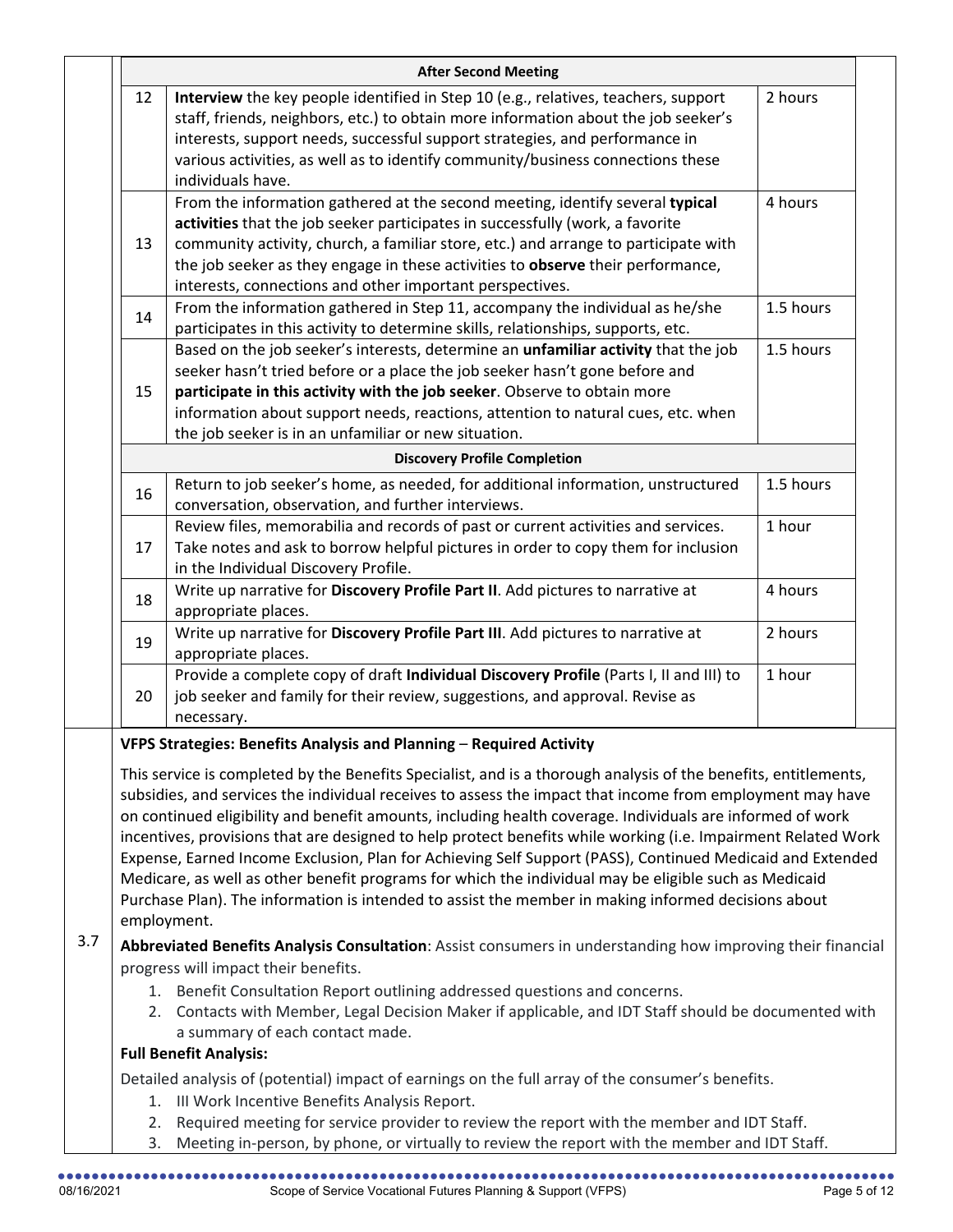|      | VFPS Strategies: Assistive Technology Assessment and Training - Required Activity                                                                                                                                                                                                                                                                                                                                                                                                                                                                                                                                                                                                                                                                                                                                                                                                                                   |
|------|---------------------------------------------------------------------------------------------------------------------------------------------------------------------------------------------------------------------------------------------------------------------------------------------------------------------------------------------------------------------------------------------------------------------------------------------------------------------------------------------------------------------------------------------------------------------------------------------------------------------------------------------------------------------------------------------------------------------------------------------------------------------------------------------------------------------------------------------------------------------------------------------------------------------|
| 3.8  | This service is completed by the Assistive Technology Consultant and includes an assessment that determines<br>the individual's need for assistive technology devices and identifies available equipment and devices that will<br>assist the member in preparing for and engaging in employment. This service will help individuals with<br>disabilities and service providers make informed choices about adaptive equipment, and find cost-effective<br>ways to meet their adaptive equipment needs.<br>Assistive Technology services may include assessing the need for adaptive computer work stations, training on<br>specialized hardware and software, ergonomic assessments, general workplace accessibility, computer repair<br>and trouble shooting. Most Assistive Technology assessments are done in the home, workplace, or school to<br>gain a better understanding of the environment.               |
|      | VFPS Strategies: Career Exploration and Goal Validation - Required Activity                                                                                                                                                                                                                                                                                                                                                                                                                                                                                                                                                                                                                                                                                                                                                                                                                                         |
| 3.9  | This service is completed by the Employment Specialist (ES), and includes a discussion of interests, hobbies,<br>strengths, and exploration of potential job fields. Vocational/educational assessments, networking,<br>informational interviews, job shadowing, mentoring, business advisory group, and work experiences are some<br>of the strategies used during this step.<br>The ES should utilize a number of strategies during this phase establishing goals and timelines for the<br>completion of each strategy, providing a thorough explanation each strategy to the member. Barriers and<br>assets should continue to be reviewed during this phase. Also during this phase, the ES should continue to<br>coordinate resource team meetings, continue to work with the Benefits Specialist and the Assistive<br>Technologist, and provide written summaries of activities to the resource team members. |
|      | The provider agency will complete a written report that will summarize:<br>The career fields explored<br>$\bullet$<br>The feasibility as a career path for the individual<br>$\bullet$<br>Facilitation of the resource team, which is meeting throughout the process to address barriers and<br>$\bullet$<br>review progress<br>Action plans are created and implemented by team members<br>Job seeking skills training/preparation<br>$\bullet$                                                                                                                                                                                                                                                                                                                                                                                                                                                                    |
|      | <b>Other Components of VFPS: PASS Plan Development</b>                                                                                                                                                                                                                                                                                                                                                                                                                                                                                                                                                                                                                                                                                                                                                                                                                                                              |
| 3.10 | A Plan for Achieving Self-Support (PASS) is a Social Security Administration (SSA) work incentive which allows<br>a person with a disability to set aside otherwise countable income and/or resources for a specific period of<br>time in order to achieve a work goal.<br>This step also involves negotiating with SSA while developing the plan, researching goods and services, and<br>supporting approval of the plan.                                                                                                                                                                                                                                                                                                                                                                                                                                                                                          |
|      | VFPS Strategies: Guided Job Search or Guided Business Plan Development for Self-Employment - Required                                                                                                                                                                                                                                                                                                                                                                                                                                                                                                                                                                                                                                                                                                                                                                                                               |
| 3.11 | <b>Activity</b><br>This is an individualized process based on the member's unique interests, strengths, limitations as a potential<br>employee, as well as the needs of a prospective employer. Employment specialist will assist with job seeking<br>preparation in whatever way the member desires, including contacting employers, helping with resume and<br>cover letter development, providing interview skills training, negotiating accommodations, providing<br>sensitivity training to employers, etc.<br>Prior to beginning this phase, the ES should ensure that all barriers have been addressed or managed.                                                                                                                                                                                                                                                                                           |
|      | Other Components of VFPS: Full Stabilization/Transition to LTS- Required Activity                                                                                                                                                                                                                                                                                                                                                                                                                                                                                                                                                                                                                                                                                                                                                                                                                                   |
| 3.12 | At this stage, the member is fully employed and stabilization at the workplace has been achieved so member<br>is working in a mostly independent manner.<br>Stabilization support may involve assistive technology consultations, job accommodations or joint meetings<br>with employer and employee, employee awareness training.                                                                                                                                                                                                                                                                                                                                                                                                                                                                                                                                                                                  |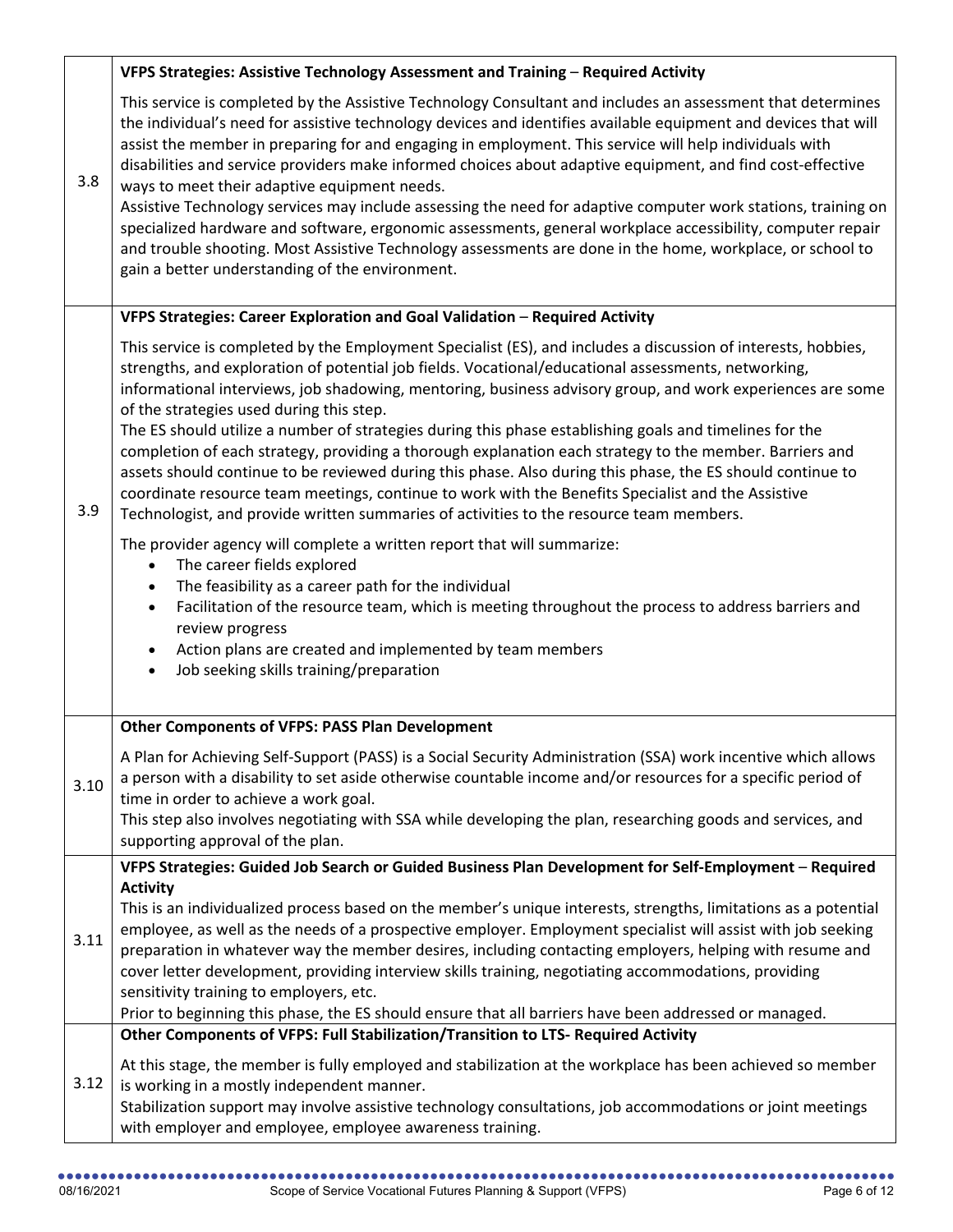|      | <b>Other Components of VFPS: Ongoing Support</b>                                                                                                                                                                                                                                                                                                                                                                                                                                                                                                                                                                                                      |
|------|-------------------------------------------------------------------------------------------------------------------------------------------------------------------------------------------------------------------------------------------------------------------------------------------------------------------------------------------------------------------------------------------------------------------------------------------------------------------------------------------------------------------------------------------------------------------------------------------------------------------------------------------------------|
|      | This service includes ongoing support services once a member is employed, provided periodically to address<br>work-related issues as they arise (e.g., understanding employer leave policies, scheduling, time sheets, tax<br>withholding, etc.). Ongoing support may also involve assistance to address issues in the work environment,<br>including accessibility, employee - employer relations, etc.* Follow-along services are designed to identify any<br>problems or concerns early, to provide the best opportunity for long lasting work opportunities.<br>Also included are supports to address any barriers that interfere with employment |
| 3.13 | success/maintaining employment, which may include providing support to the employer. Ongoing<br>benefits planning may be provided during this phase.<br>Prior to the participants first day of employment, the ES will work with the participant and Resource<br>$\bullet$<br>Team to create an individualized plan for job stabilization. The ES will continue to coordinate the<br>Resource Team, follow-up with the participant once they are employed, and provide monthly<br>progress reports to the entire team.                                                                                                                                |
|      | This phase usually requires minimal time by the employment specialist, as most individuals will need minimal<br>support/contact (e.g. 1 hour per month)/ The benefit specialist may spend 1-2 hours per week helping the<br>individual manage the changes in their benefits, the work incentives they use, negotiating with SSA and other<br>benefit program administrators.                                                                                                                                                                                                                                                                          |
|      | <b>Other Components of VFPS: Workplace PAS</b>                                                                                                                                                                                                                                                                                                                                                                                                                                                                                                                                                                                                        |
| 3.14 | Personal assistance on the job as needed. This is a personal care worker who assists member with personal<br>cares at the job site when necessary and can be funded by the long term care agency where the member is<br>enrolled.                                                                                                                                                                                                                                                                                                                                                                                                                     |
| 3.15 | Members must be given the opportunity to direct some or all of their VFPS whenever possible to the extent of<br>their ability and desire. The Inclusa teams must determine the member's ability and/or desire to direct<br>services by assessment and by observation and address this in the member's plan.                                                                                                                                                                                                                                                                                                                                           |
|      |                                                                                                                                                                                                                                                                                                                                                                                                                                                                                                                                                                                                                                                       |
| 4.0  | <b>Units of Service and Reimbursement Guidelines</b>                                                                                                                                                                                                                                                                                                                                                                                                                                                                                                                                                                                                  |
|      | <b>VFPS Services</b>                                                                                                                                                                                                                                                                                                                                                                                                                                                                                                                                                                                                                                  |
|      | SPC 114 Procedure Code T2038, HJ<br>Service is billed with the indicated SPC and procedure code at the per unit rate as defined in Appendix A of<br>the Provider Subcontract Agreement.                                                                                                                                                                                                                                                                                                                                                                                                                                                               |
|      | Barriers and Assets identification; each - T2038, HJ                                                                                                                                                                                                                                                                                                                                                                                                                                                                                                                                                                                                  |
|      | Benefit Analysis; each - T2038, HJ, U6                                                                                                                                                                                                                                                                                                                                                                                                                                                                                                                                                                                                                |
| 4.1  | PASS Plan Development; each - T2038, HJ, U8                                                                                                                                                                                                                                                                                                                                                                                                                                                                                                                                                                                                           |
|      | Assistive Technology Assessment; each - T2038, HJ, UA                                                                                                                                                                                                                                                                                                                                                                                                                                                                                                                                                                                                 |
|      | Career Exploration/Goal Validation; each - T2038, HJ, UB<br>Guided Job Search/Business Planning; each - T2038, HJ, UC                                                                                                                                                                                                                                                                                                                                                                                                                                                                                                                                 |
|      | Full stabilization/transition to Long Term Services; each - T2038, HJ, UD                                                                                                                                                                                                                                                                                                                                                                                                                                                                                                                                                                             |
|      | Ongoing Support; per quarter hour - T2038, HJ, UE                                                                                                                                                                                                                                                                                                                                                                                                                                                                                                                                                                                                     |
|      | Workplace PAS; per quarter hour - T2038, HJ, U7                                                                                                                                                                                                                                                                                                                                                                                                                                                                                                                                                                                                       |
|      | <b>Remote Waiver Services and Interactive Telehealth</b>                                                                                                                                                                                                                                                                                                                                                                                                                                                                                                                                                                                              |
| 4.2  | Provider must include modifier 95 when submitting claims for services that are delivered remotely or through<br>telehealth.                                                                                                                                                                                                                                                                                                                                                                                                                                                                                                                           |
| 5.0  | <b>Staff Qualifications and Training</b>                                                                                                                                                                                                                                                                                                                                                                                                                                                                                                                                                                                                              |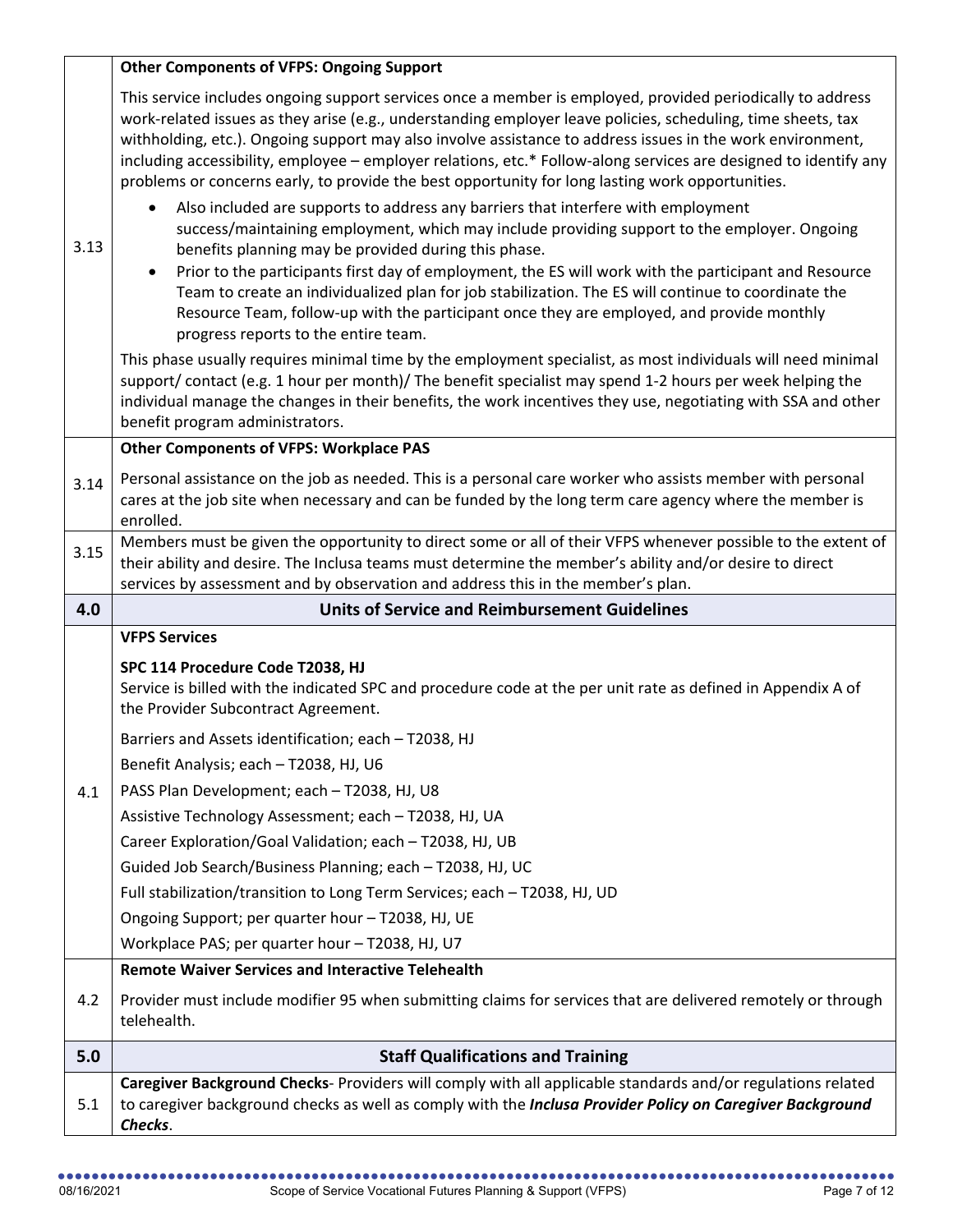| 5.2 | Staff that provide services shall complete required training within six months of beginning employment unless<br>training is needed before the staff can safely provide the service.                             |
|-----|------------------------------------------------------------------------------------------------------------------------------------------------------------------------------------------------------------------|
|     | Provider agency must orient and train their staff on the Family Care Program, Inclusa, and Commonunity™,                                                                                                         |
| 5.3 | the trademarked care management model of Inclusa. Support materials regarding the Family Care Program                                                                                                            |
|     | and Commonunity <sup>™</sup> are available on the Inclusa website at www.inclusa.org.                                                                                                                            |
|     | The provider agency must ensure that staff have received training on the following subjects pertaining to the                                                                                                    |
|     | individuals served:                                                                                                                                                                                              |
|     | 1) Policy, procedures and expectations of Inclusa including training on:                                                                                                                                         |
|     | Inclusa member rights and responsibilities                                                                                                                                                                       |
|     | ٠<br>Provider rights and responsibilities                                                                                                                                                                        |
|     | ٠                                                                                                                                                                                                                |
|     | Record keeping and reporting<br>$\bullet$                                                                                                                                                                        |
|     | Arranging backup services if the caregiver is unable to make a scheduled visit<br>٠                                                                                                                              |
| 5.4 | Other information deemed necessary and appropriate                                                                                                                                                               |
|     | Information about individuals to be served including information on individual's specific disabilities,<br>2)                                                                                                    |
|     | abilities, needs, functional deficits, strengths and preferences. This training should be person specific<br>for the people to be served and generally focused.                                                  |
|     | Recognizing and appropriately responding to all conditions that might adversely affect the member's<br>3)                                                                                                        |
|     | health and safety including how to respond to emergencies and member-related incidents.                                                                                                                          |
|     | Interpersonal and communication skills and appropriate attitudes for working effectively with<br>4)                                                                                                              |
|     | members.                                                                                                                                                                                                         |
|     | Confidentiality laws and rules<br>5)                                                                                                                                                                             |
|     | Procedures for handling complaints<br>6)                                                                                                                                                                         |
| 5.5 | Staff shall be trained in recognizing abuse and neglect and reporting requirements.                                                                                                                              |
| 5.6 | Services provided by anyone under the age of 18 shall comply with Child Labor Laws.                                                                                                                              |
|     | The agency providing Vocational Futures Planning and Support may be an Independent Living Center, a                                                                                                              |
|     | Community Rehabilitation Provider, an independent, private rehabilitation professional, etc. The provider will                                                                                                   |
|     | ensure that qualified professionals are implementing the VFPS strategies outlined above to support the                                                                                                           |
|     | member.                                                                                                                                                                                                          |
|     | An agency providing VFPS shall have designated Employment Specialists (ES) and a team leader who is                                                                                                              |
|     | experienced in using VFPS strategies. The team leader should be able to provide backup to the ES, provide                                                                                                        |
|     | guidance in the field, and mentor to improve performance. Team leaders shall conduct monthly case reviews<br>to evaluate progress and develop new strategies with the ES.                                        |
|     |                                                                                                                                                                                                                  |
|     | Agencies must provide formal training to the Employment Specialists (ES) in the VFPS process. The ES's<br>primary focus should be employment services with a case load of 12-15 active VFPS participants. The ES |
| 5.7 | should be capable of carrying out the strategies required in the VFPS services model (see section 3).                                                                                                            |
|     | Providers of Vocational Futures Planning and Support shall have skills and knowledge typically acquired                                                                                                          |
|     | through:                                                                                                                                                                                                         |
|     | a. Completion of a BA/BS degree in Vocational Rehabilitation, Social Work, Special Education or other                                                                                                            |
|     | related human services field, and                                                                                                                                                                                |
|     | One year of experience in working with persons with a physical disability, and<br>b.                                                                                                                             |
|     | Knowledge gained through ongoing training from a qualified entity providing a recognized vocational<br>c.                                                                                                        |
|     | curriculum.                                                                                                                                                                                                      |
|     | The Employment Specialist shall meet monthly with both the Benefit Specialist and the Assistive Technology                                                                                                       |
|     | Specialist for case reviews                                                                                                                                                                                      |
| 6.0 | <b>Supervision and Staff Adequacy</b>                                                                                                                                                                            |
| 6.1 | The provider agency shall maintain adequate staffing to meet the needs of members referred by Inclusa and                                                                                                        |
|     | accepted by the agency for service.                                                                                                                                                                              |
| 6.2 | Providers must have an acceptable backup procedure, including notification of member and agency when<br>provider is unable to show for a scheduled visit.*                                                       |
|     |                                                                                                                                                                                                                  |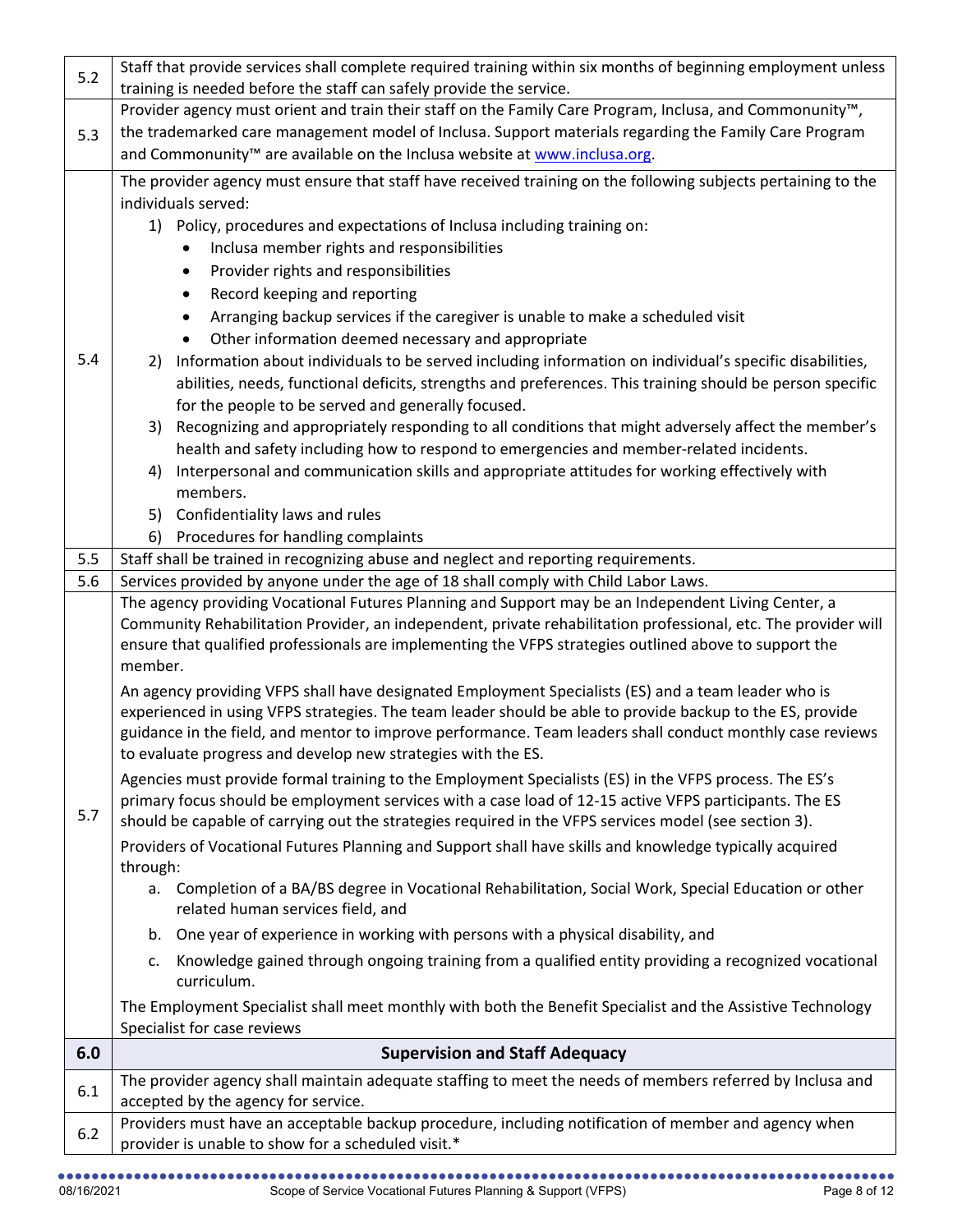| 6.3<br>7.0 | Provider agency will ensure:<br>Staff are supervised and assessed to assure they are working effectively and collaboratively with<br>members by conducting adequate on-site supervision and review.<br>Performance issues with staff are addressed promptly and Inclusa teams are kept informed about<br>$\bullet$<br>significant issues that affect the Inclusa member.<br>Supervisory staff are involved in assessment, goal planning and tracking, and supervision for Inclusa<br>members.<br>Provider staff are working collaboratively and communicating effectively with Inclusa staff.<br>$\bullet$<br><b>Service Referral and Authorization</b>                                                                                                                                                                                                                                                                                                                                                                                                                                                                                                                                                                                                                                                                                                                                                                                              |
|------------|------------------------------------------------------------------------------------------------------------------------------------------------------------------------------------------------------------------------------------------------------------------------------------------------------------------------------------------------------------------------------------------------------------------------------------------------------------------------------------------------------------------------------------------------------------------------------------------------------------------------------------------------------------------------------------------------------------------------------------------------------------------------------------------------------------------------------------------------------------------------------------------------------------------------------------------------------------------------------------------------------------------------------------------------------------------------------------------------------------------------------------------------------------------------------------------------------------------------------------------------------------------------------------------------------------------------------------------------------------------------------------------------------------------------------------------------------|
|            |                                                                                                                                                                                                                                                                                                                                                                                                                                                                                                                                                                                                                                                                                                                                                                                                                                                                                                                                                                                                                                                                                                                                                                                                                                                                                                                                                                                                                                                      |
| 7.1        | The Inclusa team will provide a written service referral form to the provider agency which specifies the<br>expected outcomes, amount, frequency and duration of services.                                                                                                                                                                                                                                                                                                                                                                                                                                                                                                                                                                                                                                                                                                                                                                                                                                                                                                                                                                                                                                                                                                                                                                                                                                                                           |
| 7.2        | The provider agency must notify the Inclusa team within 2 business days of receiving a referral regarding the<br>ability to accept the member for services. If the referral is accepted, notification should also include the<br>anticipated start date or any delays in staffing by the requested start date.<br>The provider agency must continue to report status of an open referral on a weekly basis to the Inclusa team<br>until the referral is filled.                                                                                                                                                                                                                                                                                                                                                                                                                                                                                                                                                                                                                                                                                                                                                                                                                                                                                                                                                                                      |
| 7.3        | The Inclusa team will issue a new written referral form when the tasks assigned, amount, frequency or<br>duration of the service changes.                                                                                                                                                                                                                                                                                                                                                                                                                                                                                                                                                                                                                                                                                                                                                                                                                                                                                                                                                                                                                                                                                                                                                                                                                                                                                                            |
| 7.4        | The provider agency will retain copies of the referral forms in the agency file as proof of authorization.                                                                                                                                                                                                                                                                                                                                                                                                                                                                                                                                                                                                                                                                                                                                                                                                                                                                                                                                                                                                                                                                                                                                                                                                                                                                                                                                           |
| 7.5        | <b>Authorizations for Member Services</b><br>The Inclusa Provider Portal is used by providers to obtain information about current authorizations. In<br>addition, the provider must use the portal to acknowledge all new authorizations. The provider agency is<br>responsible for ensuring that only currently employed and authorized staff have access to the provider portal,<br>and for using the member authorization information available on the portal to bill for services accurately.<br>For authorization needs such as new authorizations, additional units, or missing authorizations, during normal<br>Inclusa business hours (8:00 a.m. to 4:30 p.m.) the provider should contact the Inclusa team (Community<br>Resource Coordinator or Health and Wellness Coordinator).<br>If your authorization request is an emergent need impacting the member's health and safety and you cannot<br>reach the Inclusa team:<br>During Inclusa business hours - call 1-877-622-6700 and press 0 for assistance.<br>After Inclusa business hours - call 1-877-622-6700 and press 9 to be connected to our<br>after-hours support.<br>Questions regarding billing or claims for current Vocational Futures Planning & Support authorizations and<br>requests for Provider Portal assistance should be directed to the Inclusa Transportation-Employment Support<br>Team at ACS-Transportation-Employment@inclusa.org or 1-888-544-9353, ext. 4. |
| 7.6        | <b>Remote Waiver Services and Interactive Telehealth</b><br>Provider may not require members to receive a service via interactive telehealth or remotely if in-person<br>service is an option.<br>1. Remote Waiver Services<br>Remote waiver services are waiver services delivered using audiovisual communication technology<br>that permits 2-way, real-time, interactive communications between a provider and a member.<br>Remote waiver services do not include communications delivered solely by audio-only telephone,<br>facsimile machine, or electronic mail. The IDT cannot require the use of remote services to authorize<br>the service.<br>The IDT must first determine the service is necessary to support an outcome by using the RAD or<br>other Department approved alternative and then determine whether it can be authorized remotely.                                                                                                                                                                                                                                                                                                                                                                                                                                                                                                                                                                                        |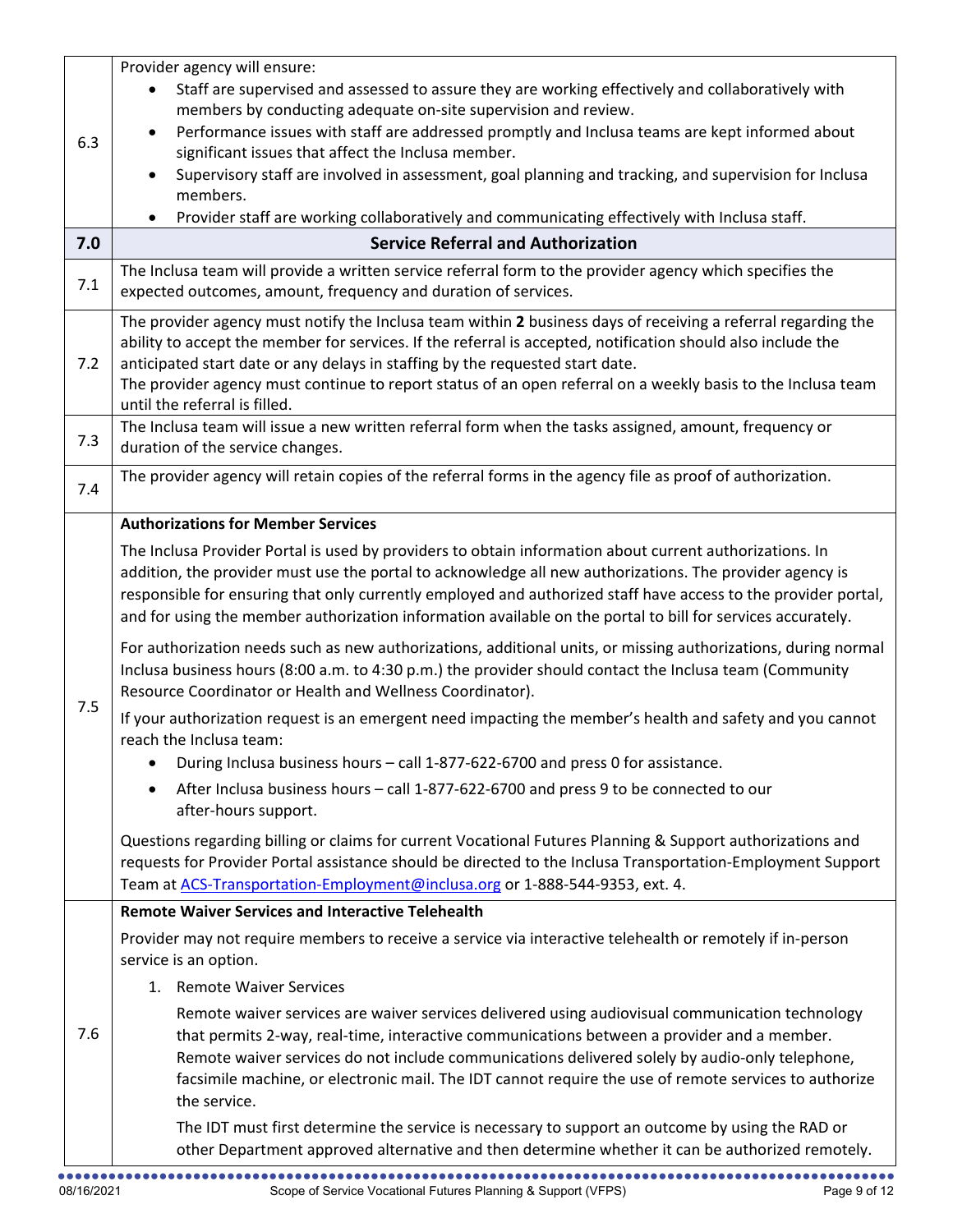|     | To authorize a waiver service for remote delivery, the IDT must:                                                                                                                                                                                                                                                                                                                                                                                                                                                                                                                                                                                                                                                                                                                                                                                                                                                                                                                                                                              |
|-----|-----------------------------------------------------------------------------------------------------------------------------------------------------------------------------------------------------------------------------------------------------------------------------------------------------------------------------------------------------------------------------------------------------------------------------------------------------------------------------------------------------------------------------------------------------------------------------------------------------------------------------------------------------------------------------------------------------------------------------------------------------------------------------------------------------------------------------------------------------------------------------------------------------------------------------------------------------------------------------------------------------------------------------------------------|
|     | Determine that the service can be delivered remotely with functional equivalence to face to face<br>a.<br>as the in-person service. Functional equivalence exists when a there is no reduction in quality,<br>safety, or effectiveness of the in-person service because it is delivered by using audiovisual<br>telecommunication technology.<br>Obtain informed consent from the member to receive the service remotely.<br>b.<br>Determine that the member has the proper equipment and connectivity to participate in the<br>c.<br>service remotely. The MCO is not required to provide the proper equipment and connectivity to<br>enable the member to access the service remotely.<br>2. State Plan Services via Interactive Telehealth                                                                                                                                                                                                                                                                                                 |
|     | Interactive telehealth is telehealth delivered using multimedia communication technology that                                                                                                                                                                                                                                                                                                                                                                                                                                                                                                                                                                                                                                                                                                                                                                                                                                                                                                                                                 |
|     | permits 2-way, real-time, interactive communications between a certified provider of Medical<br>Assistance at a distant site and the Medical Assistance recipient or the recipient's provider.                                                                                                                                                                                                                                                                                                                                                                                                                                                                                                                                                                                                                                                                                                                                                                                                                                                |
| 8.0 | <b>Communication, Documentation and Reporting Requirements</b>                                                                                                                                                                                                                                                                                                                                                                                                                                                                                                                                                                                                                                                                                                                                                                                                                                                                                                                                                                                |
| 8.1 | Inclusa communicates with providers regularly in the following formats:<br>Vendor forums<br>$\bullet$<br>Mass notifications via email, fax, or mail<br>٠<br>Notices for expiring credentialing<br>$\bullet$<br>Notices are sent to providers via email when the provider has email available to ensure timeliness of<br>communication.<br>Provider agencies are required to ensure that Inclusa Community Resources/Provider Relations (CR/PR) staff,<br>Inclusa teams, guardians and other identified members of the interdisciplinary team for a member have<br>accurate and current provider contact information to include address, phone numbers, fax numbers, and<br>email addresses.<br>Providers can update their information by submitting the Provider Contact Information Form at<br>www.inclusa.org/providers/resources, or by contacting Provider Relations at 1-888-294-7451 or<br>ProviderRelations@inclusa.org.<br>The provider agency shall report to the Inclusa team whenever:<br>1. There is a change in service provider |
| 8.2 | 2. There is a change in the member's needs or abilities                                                                                                                                                                                                                                                                                                                                                                                                                                                                                                                                                                                                                                                                                                                                                                                                                                                                                                                                                                                       |
|     | 3. The member or provider is not available for scheduled services (within 24 hours unless an alternate<br>date is scheduled between provider and member)                                                                                                                                                                                                                                                                                                                                                                                                                                                                                                                                                                                                                                                                                                                                                                                                                                                                                      |
| 8.3 | Providers will notify MCO of formal complaints or grievances received from MCO members within 48 hours of<br>receipt. Written notification of completed complaint investigations will be forwarded to the Inclusa<br>interdisciplinary team.                                                                                                                                                                                                                                                                                                                                                                                                                                                                                                                                                                                                                                                                                                                                                                                                  |
| 8.4 | Inclusa interdisciplinary team will receive timely, accurate, and comprehensive information relating to the<br>services provided (e.g. treatment plans, progress notes, etc.).                                                                                                                                                                                                                                                                                                                                                                                                                                                                                                                                                                                                                                                                                                                                                                                                                                                                |
|     | <b>Member Incidents</b>                                                                                                                                                                                                                                                                                                                                                                                                                                                                                                                                                                                                                                                                                                                                                                                                                                                                                                                                                                                                                       |
| 8.5 | Provider agencies shall report all member incidents to the Inclusa team. Providers must promptly<br>communicate with the Inclusa team regarding any incidents, situations or conditions that have endangered<br>or, if not addressed, may endanger the health and safety of the member.<br>Acceptable means of communicating member incidents to the Inclusa team would be via phone, fax or email<br>within 24 hours. Additional documentation of incidents may be requested by the team or Inclusa Quality<br>Assurance.<br>Providers and Inclusa will comply with the <i>Inclusa Incident Reporting Policy</i> which is available on the Inclusa                                                                                                                                                                                                                                                                                                                                                                                           |
|     | website at www.inclusa.org.                                                                                                                                                                                                                                                                                                                                                                                                                                                                                                                                                                                                                                                                                                                                                                                                                                                                                                                                                                                                                   |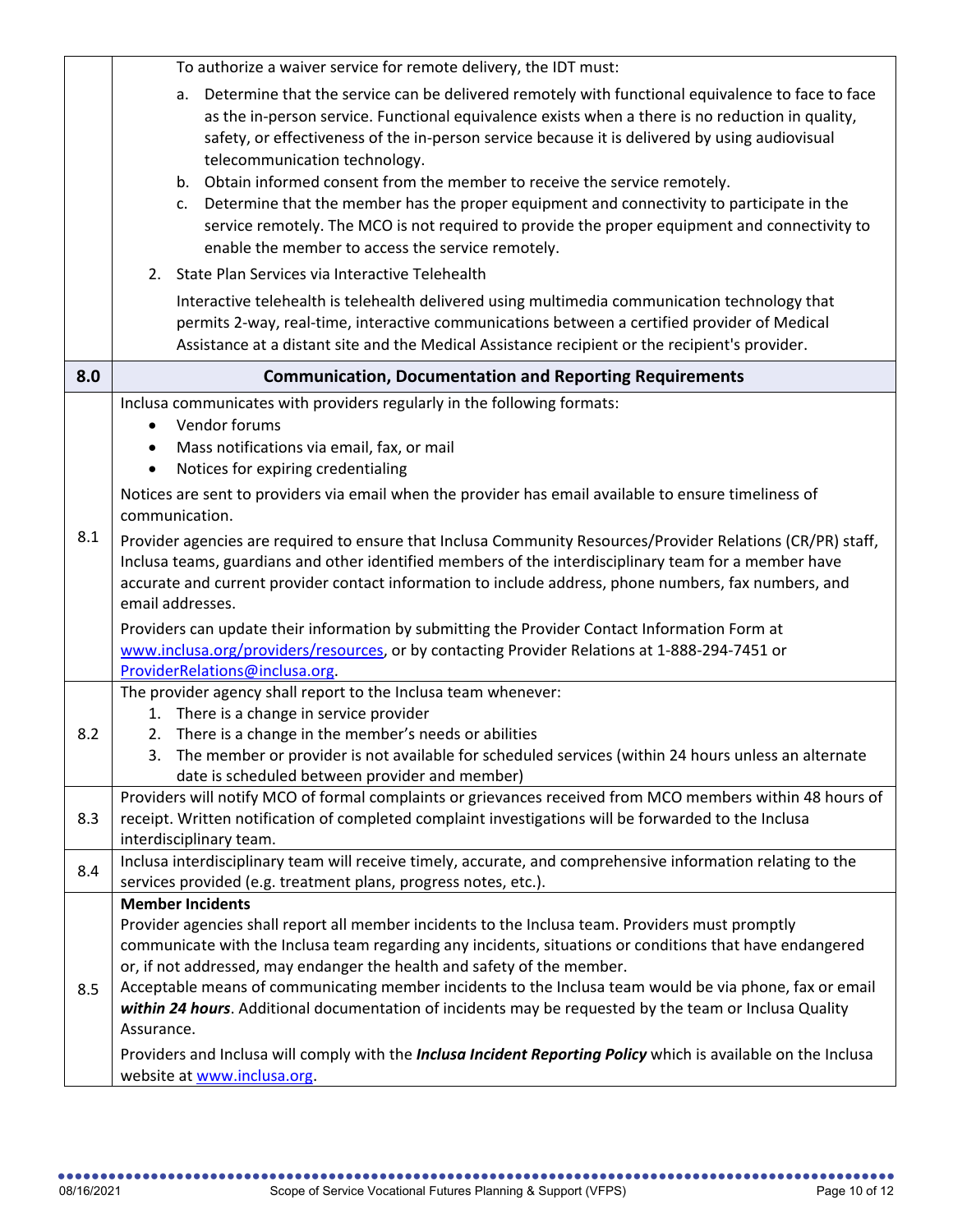|     | The provider agency must maintain the following documentation; and make available for review by Inclusa                                                                                                                                                                                                                                |
|-----|----------------------------------------------------------------------------------------------------------------------------------------------------------------------------------------------------------------------------------------------------------------------------------------------------------------------------------------|
|     | upon request.<br>Provider meets the required standards for applicable staff qualification, training and programming                                                                                                                                                                                                                    |
|     | Verification of criminal, caregiver and licensing background checks as required.<br>$\bullet$                                                                                                                                                                                                                                          |
|     | Policy and procedure related to supervision methods by the provider agency including frequency,<br>$\bullet$                                                                                                                                                                                                                           |
| 8.6 | intensity and any changes in supervision.                                                                                                                                                                                                                                                                                              |
|     | Policy and procedure for responding to complaints, inappropriate practices or matters qualifying as<br>$\bullet$                                                                                                                                                                                                                       |
|     | member-related incidents. The policy and procedure should also cover expectation of work rules work                                                                                                                                                                                                                                    |
|     | ethics and reporting variances to the program supervisor.<br>Employee time sheets/visit records which support billing to Inclusa.                                                                                                                                                                                                      |
|     |                                                                                                                                                                                                                                                                                                                                        |
| 9.0 | <b>Quality Assurance</b>                                                                                                                                                                                                                                                                                                               |
|     | <b>Purpose</b>                                                                                                                                                                                                                                                                                                                         |
|     | Inclusa quality assurance activities are a systematic, departmental approach to ensuring and recognizing a<br>specified standard or level of care expected of subcontracted providers. These methodologies are established<br>to review and inspect subcontracted provider performance and compliance.                                 |
|     | Inclusa will measure a spectrum of outcomes against set standards to elicit the best picture of provider                                                                                                                                                                                                                               |
|     | quality.                                                                                                                                                                                                                                                                                                                               |
|     | Inclusa provider quality assurance practices:                                                                                                                                                                                                                                                                                          |
|     | 1) Establish the definition of quality services;                                                                                                                                                                                                                                                                                       |
| 9.1 | 2) Assess and document performance against these standards; and<br>3) Detail corrective measures to be taken if problems are detected.                                                                                                                                                                                                 |
|     | It is the responsibility of providers and provider agencies to maintain the regulatory and contractual standards                                                                                                                                                                                                                       |
|     | as outlined in this section. Inclusa will monitor compliance with these standards to ensure the services<br>purchased are of the highest quality.                                                                                                                                                                                      |
|     | Resulting action may include recognition of performance at or above acceptable standards, working with the<br>provider to repair and correct performance if it is below an acceptable standard, or action up to termination<br>of services and/or contract should there be failure to achieve acceptable standards and compliance with |
|     | contract expectations.                                                                                                                                                                                                                                                                                                                 |
|     | <b>Quality Performance Indicators</b>                                                                                                                                                                                                                                                                                                  |
|     | Legal/Regulatory Compliance- evidenced by regulatory review with no deficiencies, type of deficiency<br>and/or effective and timely response to Statement of Deficiency                                                                                                                                                                |
|     | Education/Training of staff- Effective training of staff members in all aspects of their job, including<br>$\bullet$<br>handling emergency situations. Established procedures for appraising staff performance and for                                                                                                                 |
|     | effectively modifying poor performance where it exists.                                                                                                                                                                                                                                                                                |
|     | Performance record of contracted activities-<br>$\bullet$<br>tracking of number, frequency, and outcomes of Inclusa Incident Reports related to provider<br>$\circ$                                                                                                                                                                    |
| 9.2 | performance                                                                                                                                                                                                                                                                                                                            |
|     | tracking of successful service provision (member achieving goals/outcomes, increased<br>$\circ$                                                                                                                                                                                                                                        |
|     | member independence and community participation, etc.)                                                                                                                                                                                                                                                                                 |
|     | Contract Compliance- formal or informal review and identification of compliance with Inclusa                                                                                                                                                                                                                                           |
|     | contract terms, provider service expectation terms, applicable policies/procedures for Inclusa<br>contracted providers                                                                                                                                                                                                                 |
|     | Availability and Responsiveness- related to referrals or updates to services, reporting and                                                                                                                                                                                                                                            |
|     | communication activities with Inclusa staff.                                                                                                                                                                                                                                                                                           |
|     | <b>Inclusa Sources and Activities for Measuring Provider Performance</b>                                                                                                                                                                                                                                                               |
| 9.3 | Member satisfaction surveys                                                                                                                                                                                                                                                                                                            |
|     | Internal or external complaints and compliments                                                                                                                                                                                                                                                                                        |
|     | Onsite review/audits<br>٠                                                                                                                                                                                                                                                                                                              |